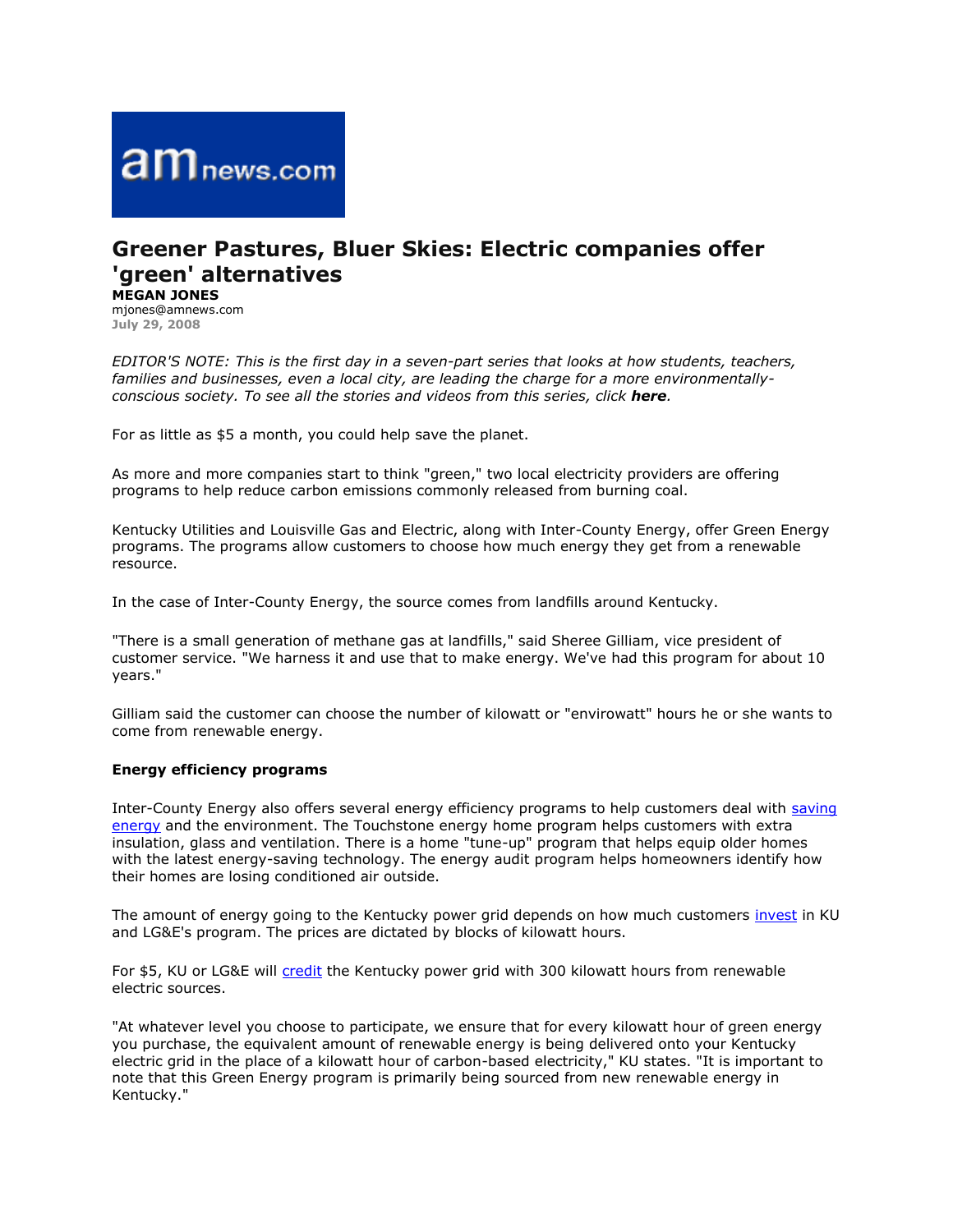The money collected through KU and LG&E will go to expand the Mother Ann Lee hydroelectric plant, allowing more electric output from the facility.

The Mother Ann Lee hydroelectric plant near Harrodsburg was renovated in 2006 after being purchased by Lock 7 Hydro Partners in 2005, according to the KU Web site.

The 80-year-old plant was brought back into service by "making a retired hydro plant useful again as a source of Kentucky renewable energy," the Web site said.

\* \* \*

Tips on conserving energy use

The U.S. Department of Energy offers these easy low-cost and no-cost ways to save energy:

- **\*** Set your thermostat comfortably low in the winter and comfortably high in the summer.
- **\*** Use compact fluorescent light bulbs.
- **\*** Air dry dishes instead of using your dishwasher's drying cycle.
- **\*** Turn off your computer and monitor when not in use.

**\*** Plug home electronics, such as TVs and DVD players, into power strips; turn the power strips off when the equipment is not in use (TVs and DVDs in standby mode still use several watts of power).

- **\*** Lower the thermostat on your hot water heater to 120 F.
- **\*** Take short showers instead of baths.
- **\*** Wash only full loads of dishes and clothes.
- **\*** Drive sensibly. Aggressive driving (speeding, rapid acceleration and braking) wastes gasoline.
- **\*** Look for the Energy Star label on home appliances and products.

Energy auditing tips

**\*** Check the insulation levels in your attic, exterior and basement walls, ceilings, floors and crawl spaces.

**\*** Check for holes or cracks around your walls, ceilings, windows, doors, light and plumbing fixtures, switches and electrical outlets that can leak air into or out of your home.

- **\*** Check for open fireplace dampers.
- **\*** Make sure your appliances and heating and cooling systems are properly maintained.

**\*** Look for ways to use lighting controls - like occupancy sensors, dimmers or timers - to reduce lighting energy use, and replace standard light bulbs and fixtures with compact or standard fluorescent lamps.

Driving tips